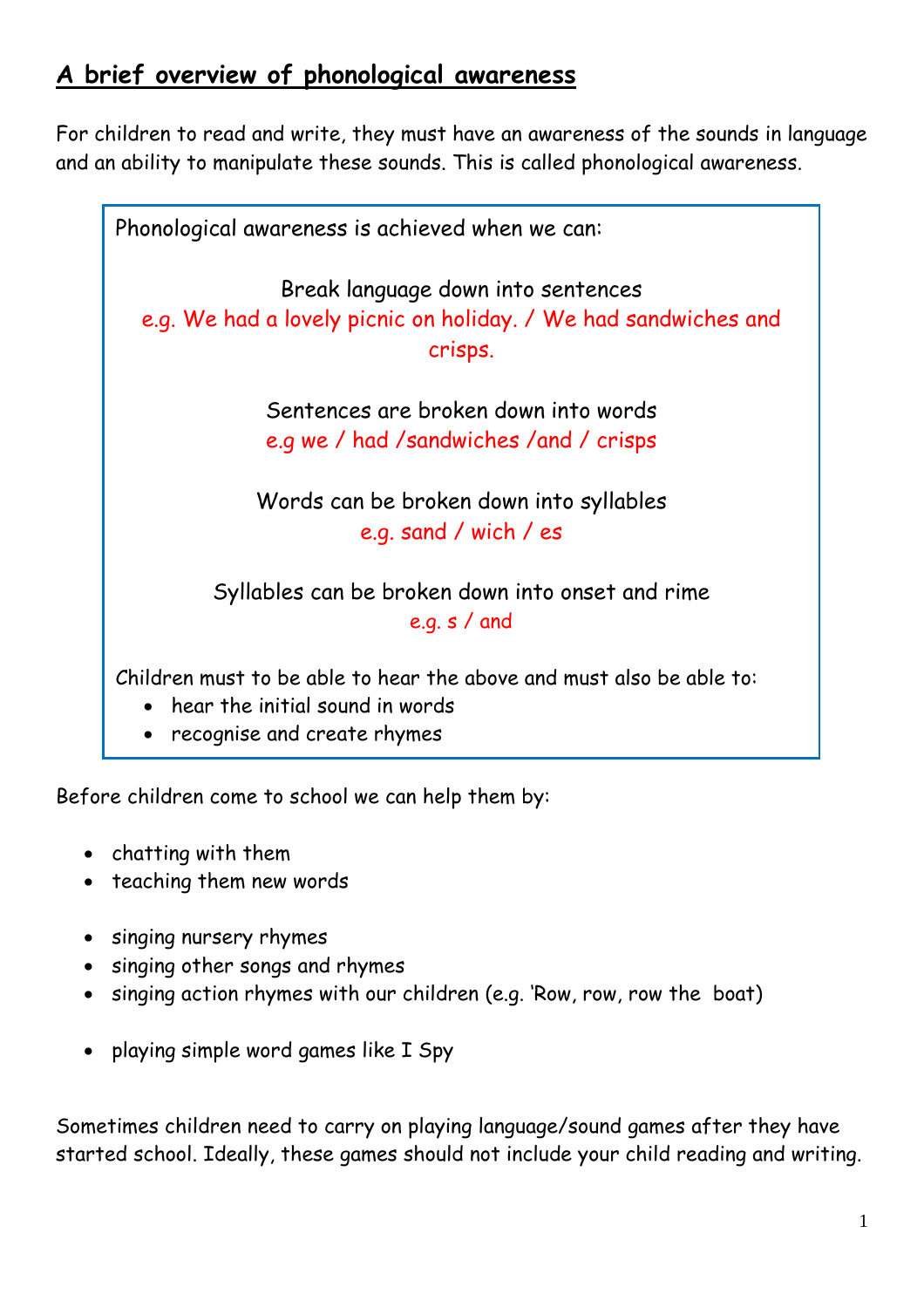Below are some fun activities to support your child's phonological awareness development at home.



### Menu of phonolological awareness activities:

\* If you come across any other fab ideas, please share them with us, new ideas are always welcome.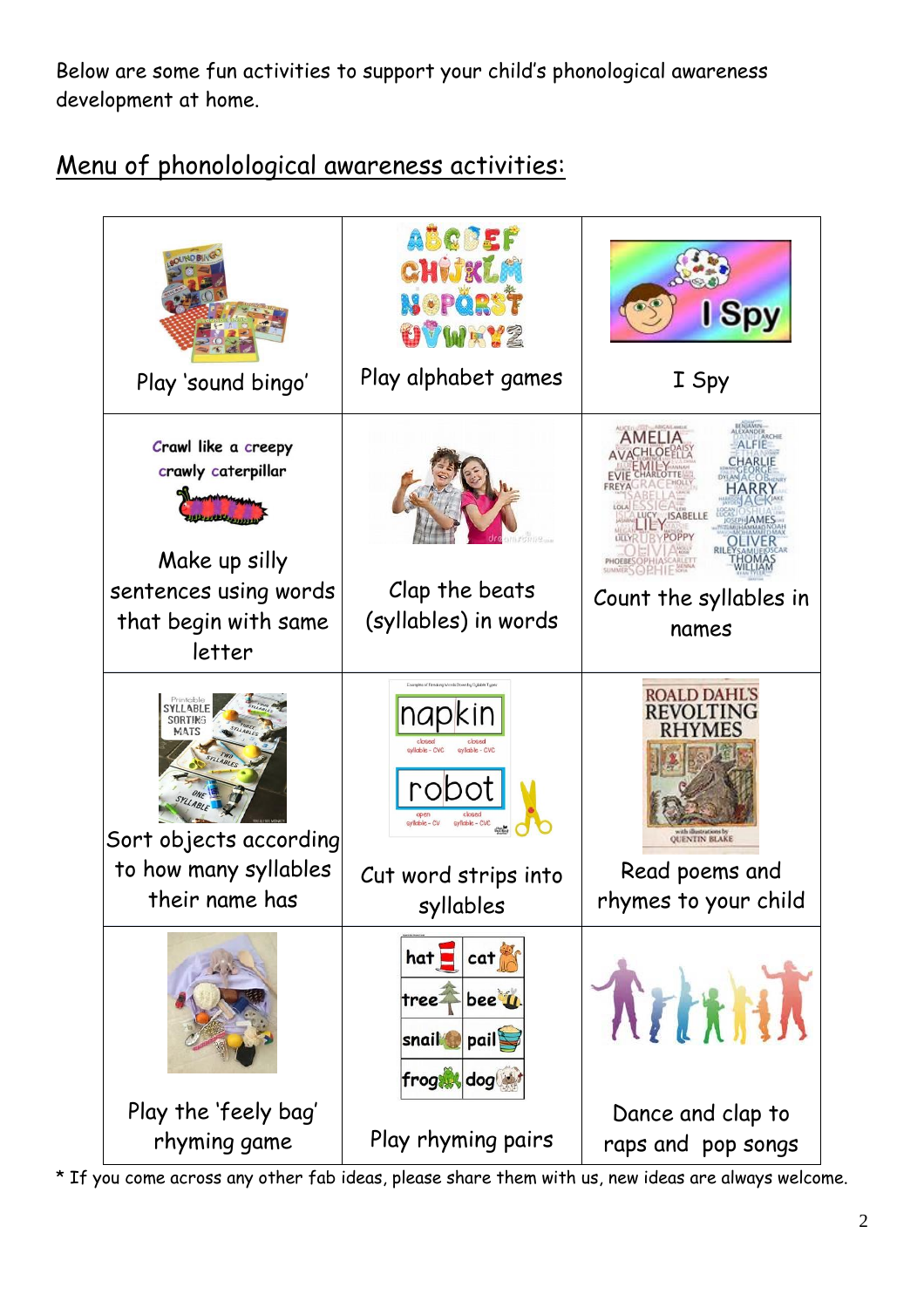# The menu explained…

### **Sound Bingo**



A range of sound bingo games can be found on the internet and can be found by searching for 'sound bingo'

### **Alphabet games**



- For each letter of the alphabet think of:
	- o An animal
	- o A name
	- o A food
	- o Any other group you can think of and your child would think is fun



#### **I Spy**

You think of something you can see beginning with a letter of your choice and say 'I spy with my little eye something beginning with?' Your child then has to guess what you are thinking of. Once they guess correctly it is their turn.

#### **Silly sentences**

Make up a sentence or tongue twister using words beginning with the same letter. Make a list of words beginning with the same letter (provided by your child). Together make up a fun story using as many of those words as possible.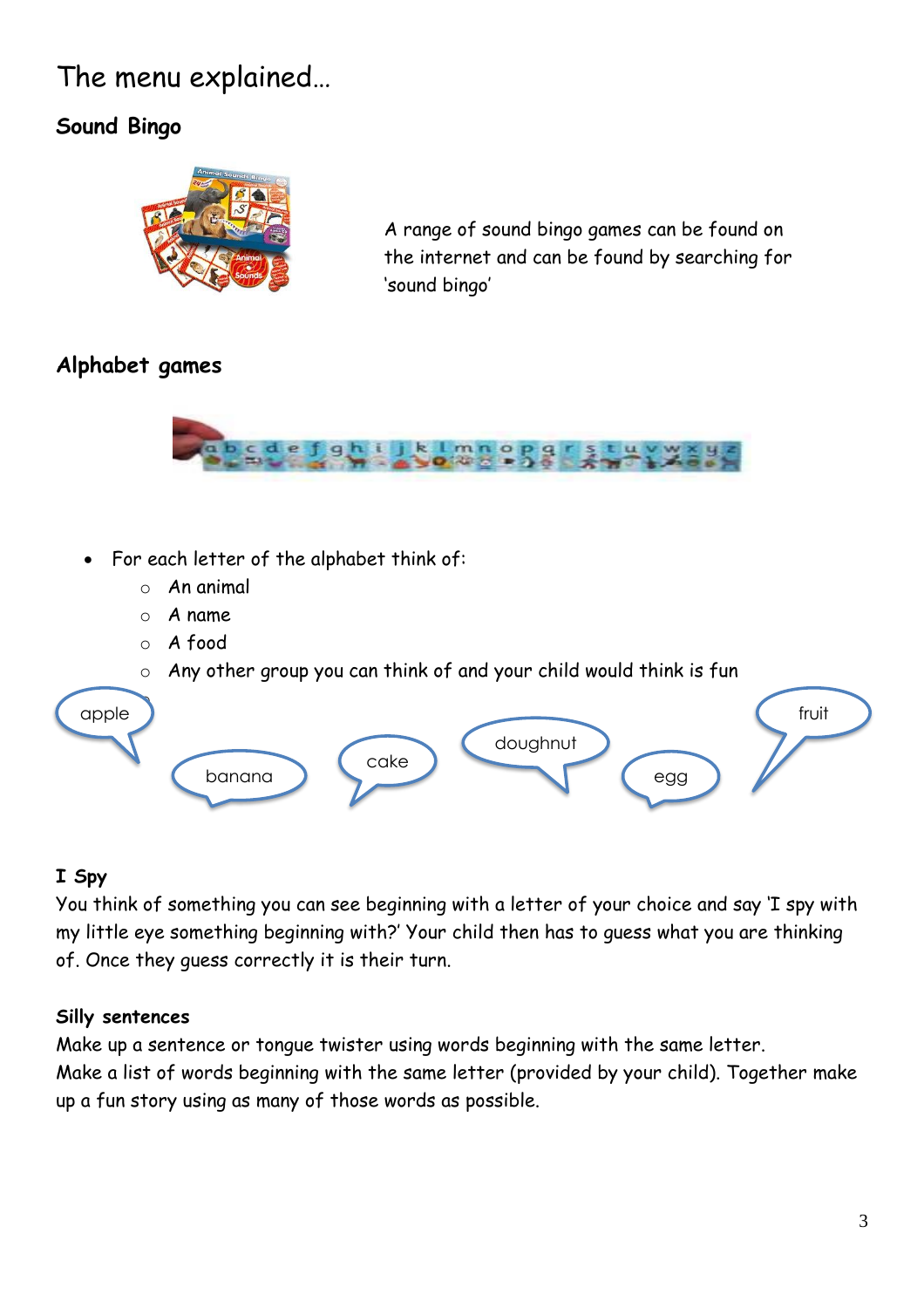#### **Clap the beats (syllables) in words**

Count the syllables in:

- Family names
- Friends names
- Animal names
- Dinosaur names

Or

Say words in a robot voice When you do it in a robot voice, it makes it easier to count the syllables.

#### **Sort objects according to how many syllables your child's name has**



#### **Cut word strips into syllables**

Write words on strips of paper with a picture to show what the word is. Say the word together and cut the word into syllables.

#### **Play the 'feely bag' rhyming game**

Find 6 pairs of objects from around the house with rhyming names. Put the objects in a bag. You pull an object out and then your child feels in the bag to find an object which has a name that rhymes with your object.

#### **Play rhyming pairs**

Make or buy pairs cards of rhyming words Dance and clap to rap and pop songs



com/pu/ter